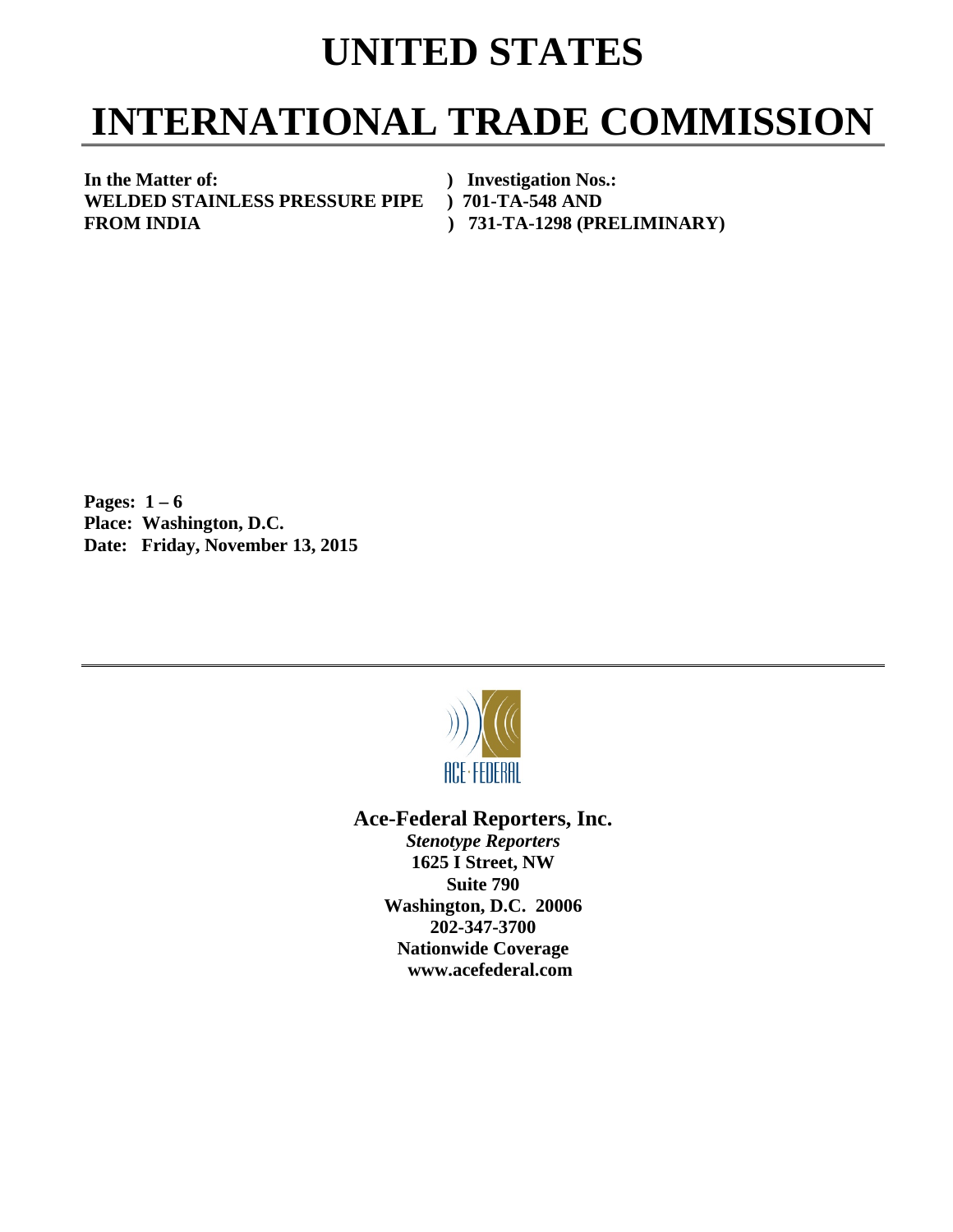1 THE UNITED STATES INTERNATIONAL TRADE COMMISSION 2 3 In the Matter of: (a) Investigation Nos.: 4 WELDED STAINLESS STEEL ) 701-TA-548 and 5 PRESSURE PIPE ) 731-TA-1298 6 FROM INDIA ) (Preliminary) 7 8 9 Friday, November 13, 2015 10 Main Hearing Room (Room 101) 11 U.S. International 12 Trade Commission 13 500 E Street, S.W. 14 Washington, D.C. 15 16 The meeting, commenced, pursuant to notice, at 17 11:00 a.m., before the Commissioners of the United States 18 International Trade Commission, the Honorable Meredith M. 19 Broadbent, presiding. 20 21 22 23 24 25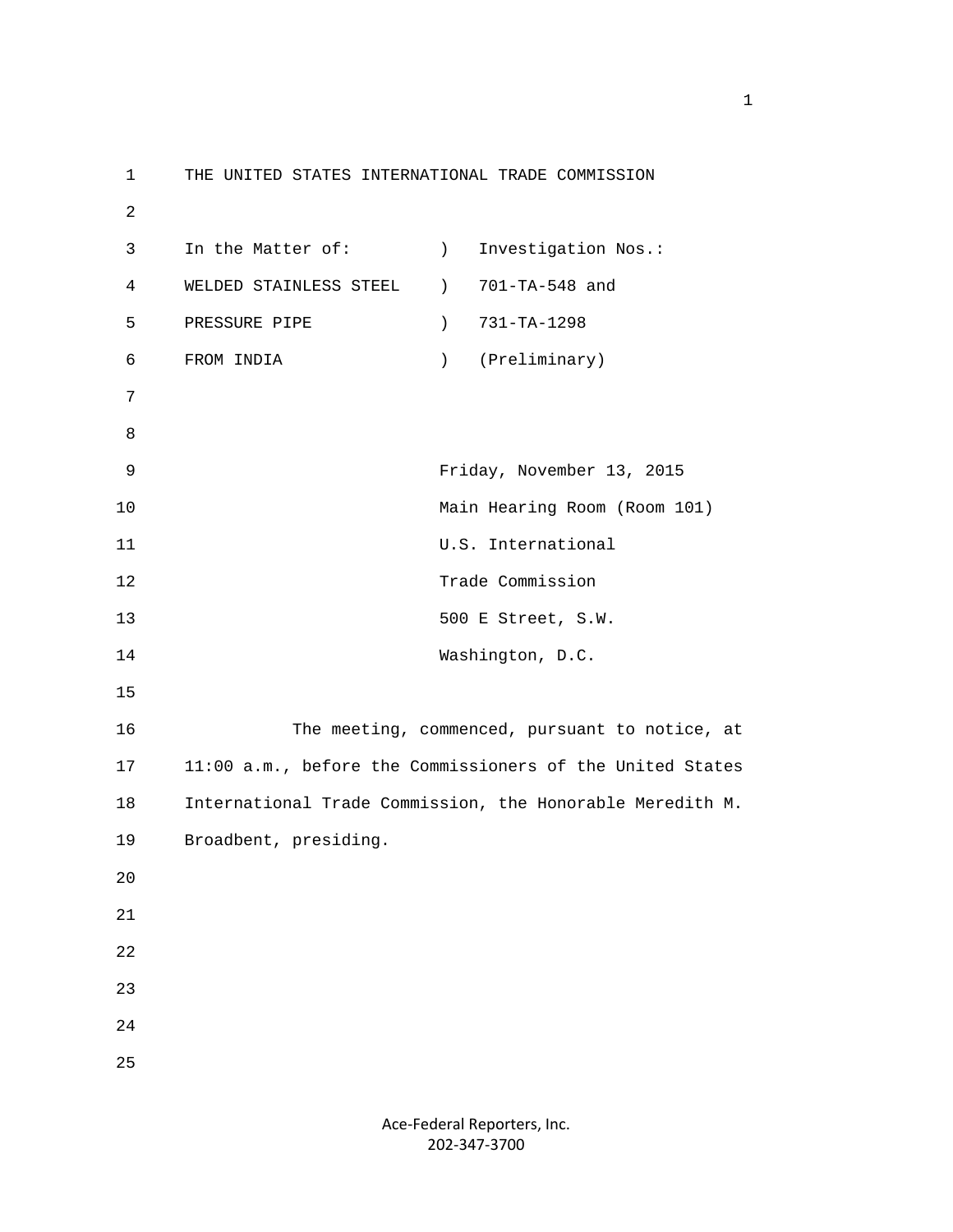## 1 APPEARANCES:

| 2  | On behalf of the International Trade Commission: |
|----|--------------------------------------------------|
| 3  | Commissioners:                                   |
| 4  | MEREDITH M. BROADBENT, CHAIRMAN                  |
| 5  | DEAN A. PINKERT, VICE CHAIRMAN                   |
| 6  | IRVING A. WILLIAMSON, COMMISSIONER (via          |
| 7  | telephone)                                       |
| 8  | DAVID S. JOHANSON, COMMISSIONER                  |
| 9  | RHONDA K. SCHMIDTLEIN, COMMISSIONER              |
| 10 | F. SCOTT KIEFF, COMMISSIONER (via telephone)     |
| 11 |                                                  |
| 12 | Staff:                                           |
| 13 | JOANNA LO, INVESTIGATOR                          |
| 14 | JESSICA PUGLIESE, INTERNATIONAL TRADE ANALYST    |
| 15 | AMELIA PREECE, INTERNATIONAL ECONOMIST           |
| 16 | ANDREW KNIPE, INTERNATIONAL ECONOMIST            |
| 17 | MARY KLIR, ACCOUNTANT/AUDITOR                    |
| 18 | CHARLES ST. CHARLES, ATTORNEY-ADVISOR            |
| 19 | ELIZABETH HAINES, SUPERVISORY INVESTIGATOR       |
| 20 |                                                  |
| 21 | SHARON BELLAMY, PROGRAM SUPPORT SPECIALIST       |
| 22 | SONIA PARVEEN, STUDENT INTERN                    |
| 23 |                                                  |
| 24 |                                                  |
| 25 |                                                  |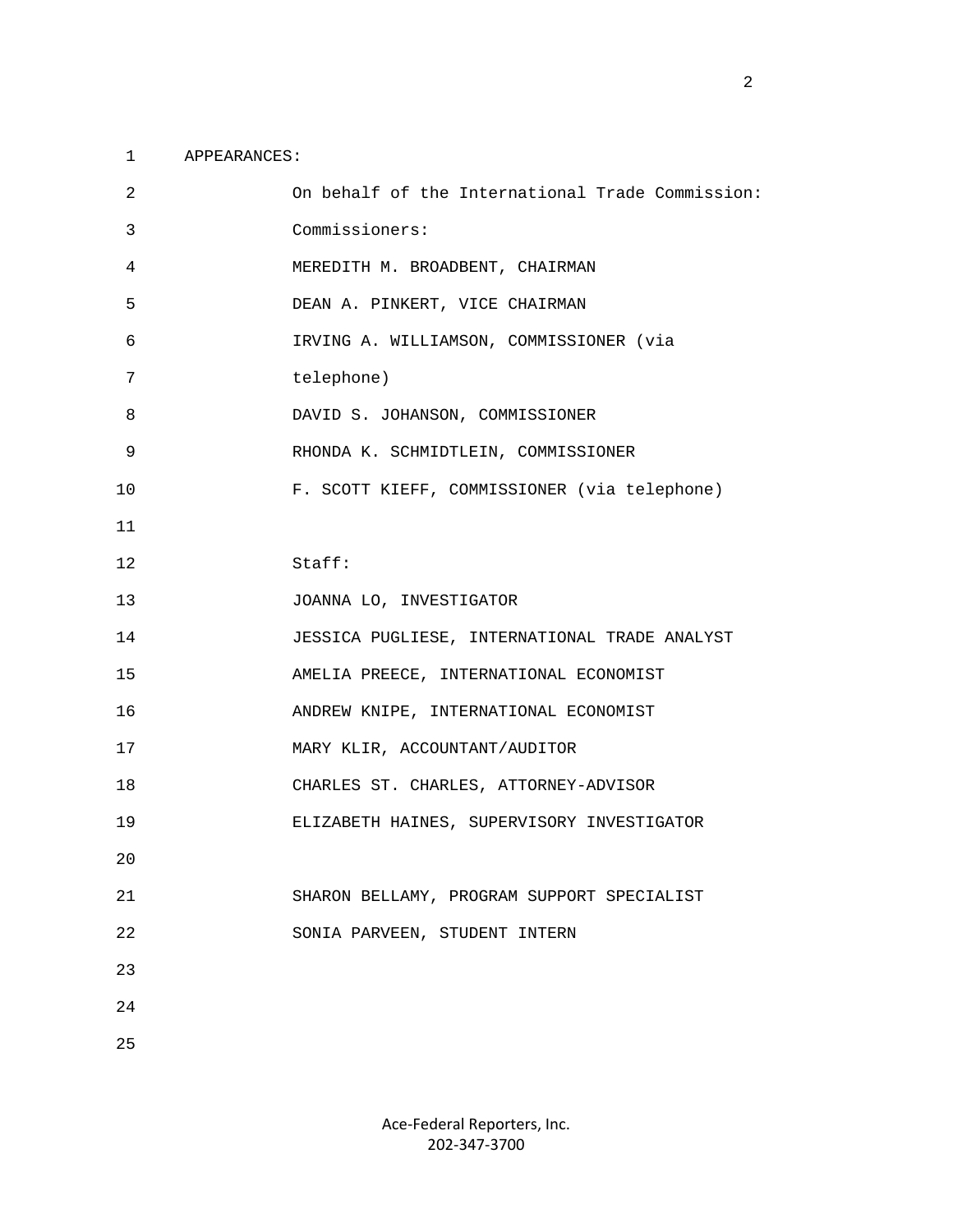| 1  | PROCEEDINGS                                                 |
|----|-------------------------------------------------------------|
| 2  | (11:04 a.m.)                                                |
| 3  | CHAIRMAN BROADBENT: Good morning. This meeting              |
| 4  | of the U.S. International Trade Commission will now come to |
| 5  | order.                                                      |
| 6  | Welcome to Commissioners Williamson and Kieff who           |
| 7  | are participating by telephone.                             |
| 8  | COMMISSIONER WILLIAMSON: Good morning.                      |
| 9  | COMMISSIONER KIEFF:<br>Good morning.                        |
| 10 | CHAIRMAN BROADBENT:<br>I understand that there are          |
| 11 | no agendas for future meetings, minutes, ratification lists |
| 12 | or outstanding action jackets to consider.                  |
| 13 | Next we turn to the vote on Investigation Nos.              |
| 14 | 701-548 and 731-1298, a Preliminary, Welded Stainless Steel |
| 15 | Pressure Pipe from India.                                   |
| 16 | Welcome to Ms. Haines and to the staff who                  |
| 17 | participated in these investigations.                       |
| 18 | Are there any questions for the staff?                      |
| 19 | (No response.)                                              |
| 20 | CHAIRMAN BROADBENT: Are there any additions or              |
| 21 | corrections to the staff report?                            |
| 22 | Elizabeth Haines. There are no<br>MS. HAINES:               |
| 23 | additions or revisions to the staff report.                 |
| 24 | CHAIRMAN BROADBENT: Is there any objection to               |
| 25 | approval of the staff report?                               |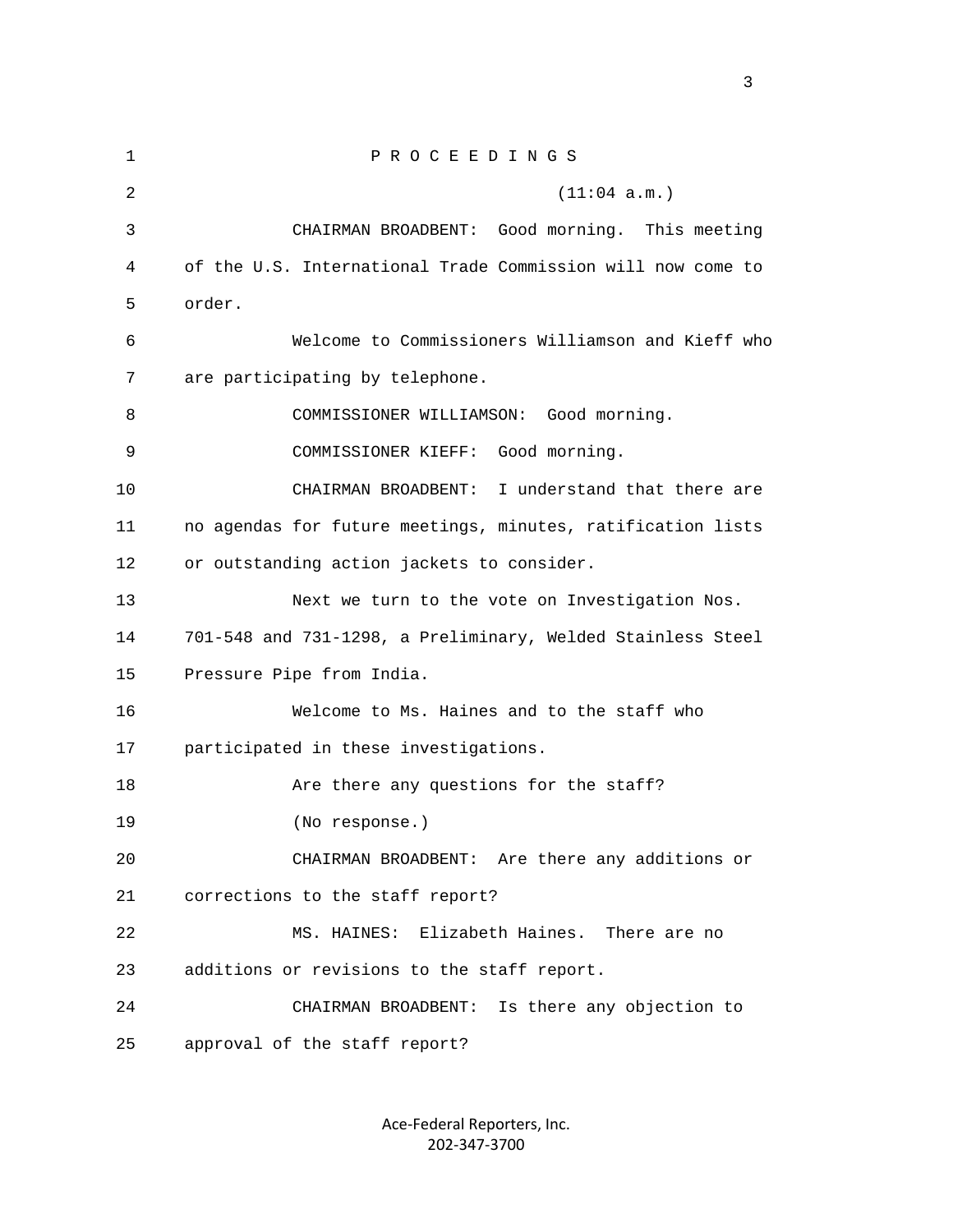1 (No response.) 2 CHAIRMAN BROADBENT: Hearing none it is approved. 3 Madam Secretary, will you please call the roll? 4 MS. BELLAMY: Commissioner Williamson? 5 COMMISSIONER WILLIAMSON: I vote in the 6 affirmative. 7 MS. BELLAMY: Commissioner Johanson? 8 COMMISSIONER JOHANSON: I vote in the 9 affirmative. 10 MS. BELLAMY: Commissioner Pinkert? 11 COMMISSIONER PINKERT: I vote in the affirmative. 12 MS. BELLAMY: Commissioner Broadbent? 13 CHAIRMAN BROADBENT: I vote in the affirmative. 14 MS. BELLAMY: Commissioner Kieff? 15 COMMISSIONER KIEFF: I vote in the affirmative. 16 MS. BELLAMY: Commissioner Schmidtlein? 17 COMMISSIONER SCHMIDTLEIN: I vote in the 18 affirmative. 19 MS. BELLAMY: Madam Chairman, the Commission has 20 reached an affirmative determination in this investigation. 21 CHAIRMAN BROADBENT: Thank you, Madam Secretary. 22 Further information regarding these 23 determinations will be in the press release. Views of the 24 Commission currently are scheduled to be completed and filed 25 on November 23rd, 2015.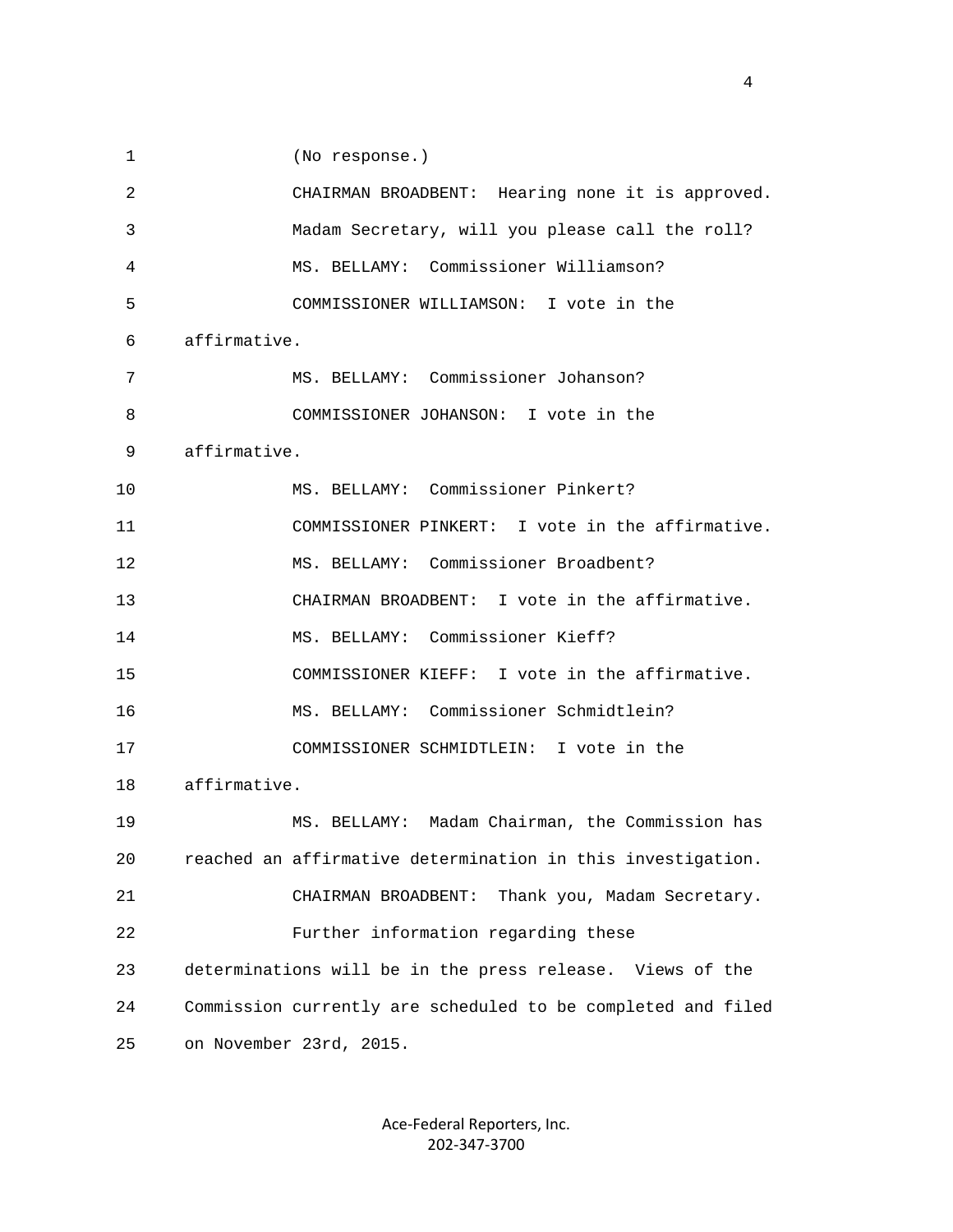| $\mathbf 1$    | Thank you to all the staff who participated in    |
|----------------|---------------------------------------------------|
| $\overline{a}$ | these investigations.                             |
| $\mathsf{3}$   | Seeing that there is no other business before the |
| $\overline{4}$ | Commission, this meeting is adjourned.            |
| 5              | (Whereupon, at 11:05 a.m., the meeting was        |
| $\epsilon$     | adjourned.)                                       |
| 7              |                                                   |
| $\,8\,$        |                                                   |
| $\mathsf 9$    |                                                   |
| $10$           |                                                   |
| $11\,$         |                                                   |
| $12\,$         |                                                   |
| $13$           |                                                   |
| $14$           |                                                   |
| $15\,$         |                                                   |
| 16             |                                                   |
| $17$           |                                                   |
| $18\,$         |                                                   |
| 19             |                                                   |
| 20             |                                                   |
| $21\,$         |                                                   |
| 22             |                                                   |
| 23             |                                                   |
| 24             |                                                   |
| 25             |                                                   |